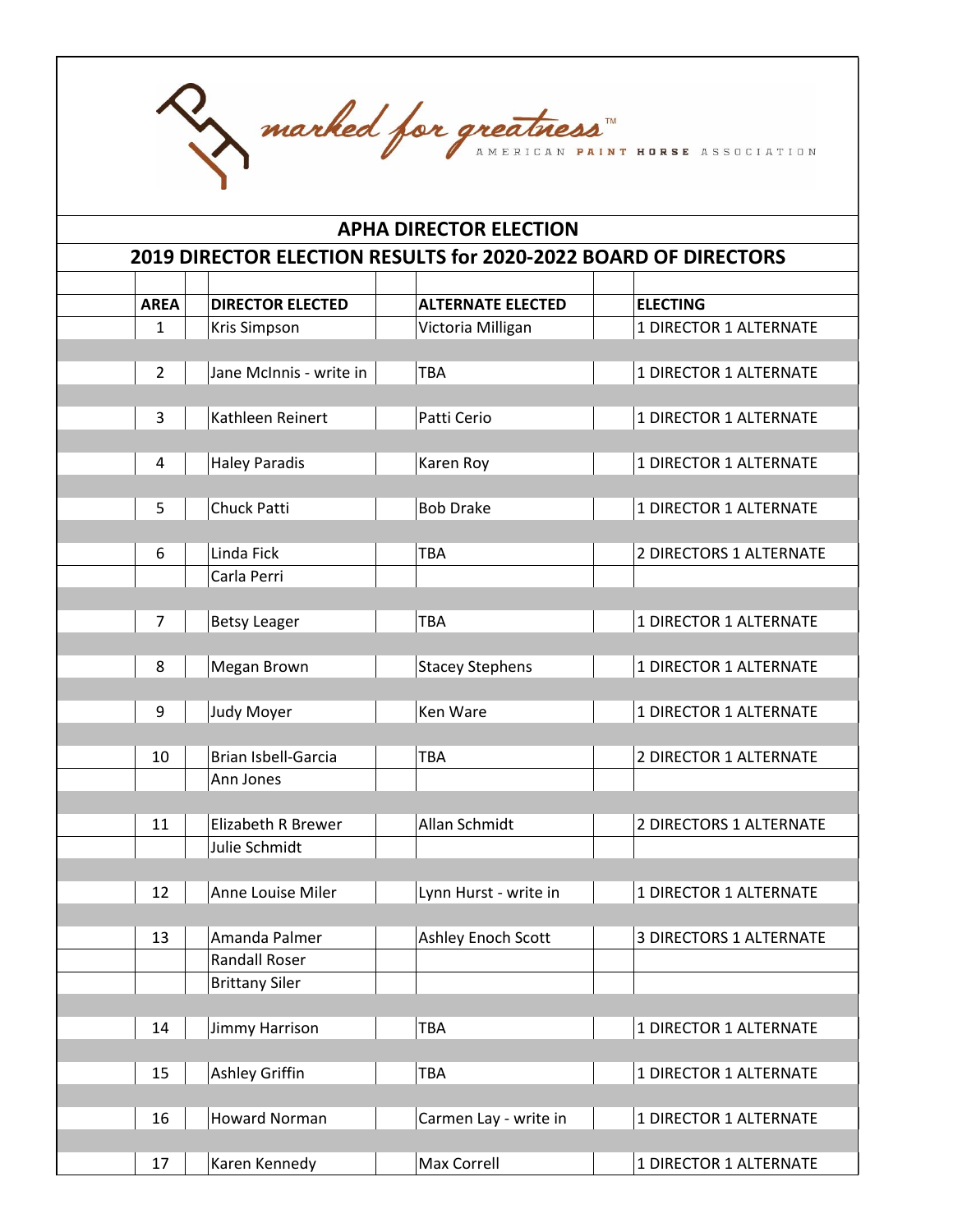| 18 | Mike Holloway         | Amanda Ready             | 1 DIRECTOR 1 ALTERNATE         |
|----|-----------------------|--------------------------|--------------------------------|
|    |                       |                          |                                |
| 19 | Peggy Ivins           | J Sue Woodson            | 1 DIRECTOR 1 ALTERNATE         |
|    |                       |                          |                                |
| 20 | Sue Johnson           | Daniel Blay              | <b>3 DIRECTORS 1 ALTERNATE</b> |
|    | <b>Tim Snapp</b>      |                          |                                |
|    | Daren Wright          |                          |                                |
|    |                       |                          |                                |
| 21 | Kelly Chapman         | <b>Robert Rasch</b>      | <b>3 DIRECTORS 1 ALTERNATE</b> |
|    | Rachel Kooiker        |                          |                                |
|    | Norma Streeter        |                          |                                |
|    |                       |                          |                                |
| 22 | Robin Robinett        | <b>Heather Pelletier</b> | 2 DIRECTORS 1 ALTERNATE        |
|    | <b>Tony Truex</b>     |                          |                                |
|    |                       |                          |                                |
| 23 | <b>Fred Cole</b>      | <b>TBA</b>               | <b>3 DIRECTORS 1 ALTERNATE</b> |
|    | Kristy Doyle          |                          |                                |
|    | Jerry Wyrick          |                          |                                |
|    |                       |                          |                                |
| 24 | <b>Cindy McGinnis</b> | Sara Durrance            | 2 DIRECTORS 1 ALTERNATE        |
|    | <b>Julie Marweg</b>   |                          |                                |
|    |                       |                          |                                |
| 25 | <b>Scott Boe</b>      | TBA                      | <b>3 DIRECTORS 1 ALTERNATE</b> |
|    | Monte Ruden           |                          |                                |
|    | <b>Greg Simmet</b>    |                          |                                |
|    |                       |                          |                                |
| 26 | Jerry Cable           | <b>Judy Miller</b>       | <b>3 DIRECTORS 1 ALTERNATE</b> |
|    | <b>Carrie Gulling</b> |                          |                                |
|    | <b>Steve Gulling</b>  |                          |                                |
|    |                       |                          |                                |
| 27 | Kimberly Garrett      | Paul Garrett             | 2 DIRECTORS 1 ALTERNATE        |
|    | Megan Seehafer        |                          |                                |
|    |                       |                          |                                |
| 28 | Leigh Ann Skurupey    | TBA                      | 1 DIRECTOR 1 ALTERNATE         |
|    |                       |                          |                                |
| 29 | TBA                   | TBA                      | 1 DIRECTOR 1 ALTERNATE         |
|    |                       |                          |                                |
| 30 | Colleen Dubsky        | Wesley Siebenneicher     | 1 DIRECTOR 1 ALTERNATE         |
|    |                       |                          |                                |
| 31 | Sheri Grinstead       | Diane Gage               | 2 DIRECTORS 1 ALTERNATE        |
|    | Stacie Lundquist      |                          |                                |
|    |                       |                          |                                |
| 32 | Karen Kapp-Vance      | TBA                      | 5 DIRECTORS 2 ALTERNATE        |
|    | Lisa Maxwell          |                          |                                |
|    | Dean Myers            |                          |                                |
|    | Jarrod Rees           |                          |                                |
|    | TBA                   |                          |                                |
|    |                       |                          |                                |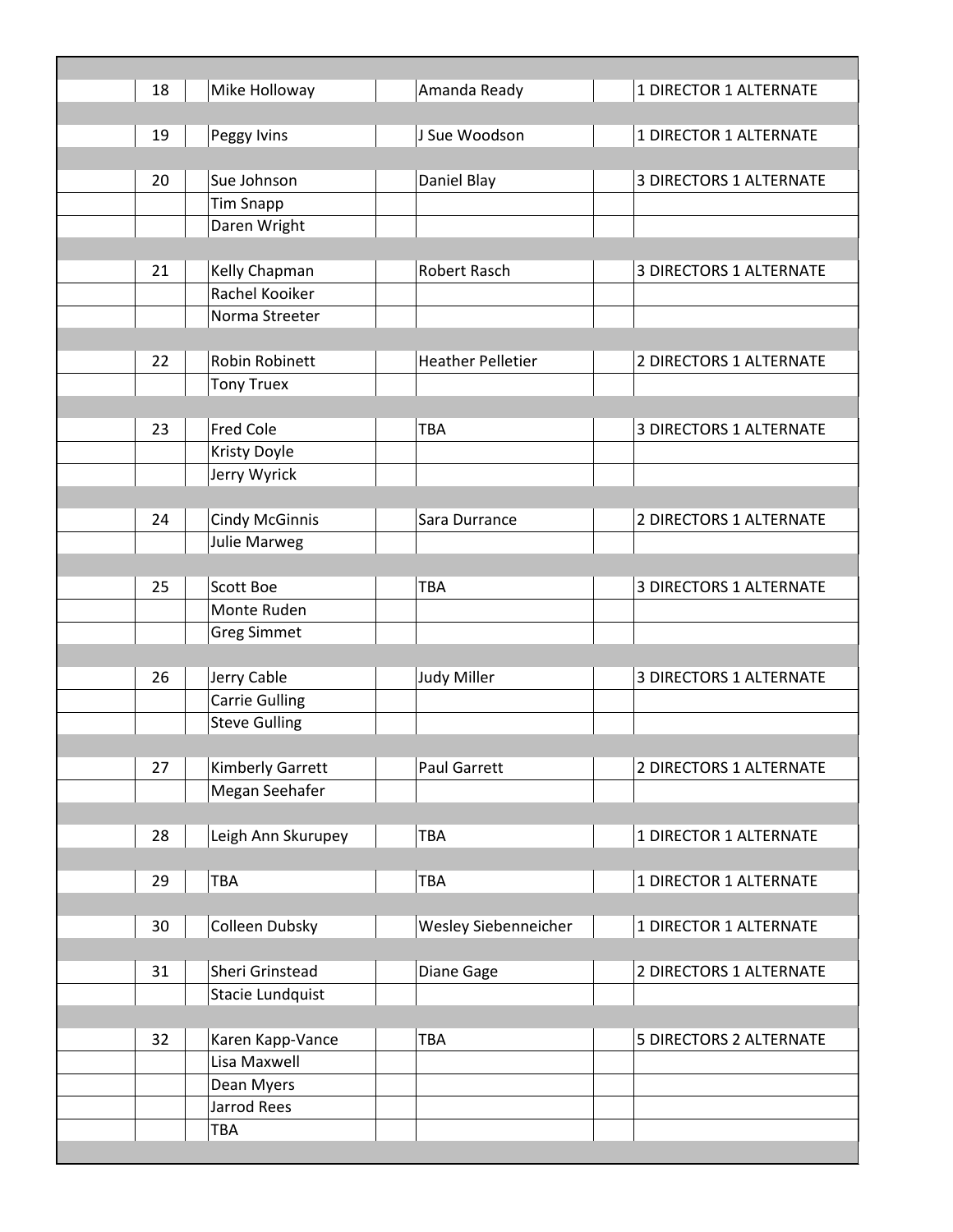| 33 | Chad Christensen       | Megan Ryden               | <b>14 DIRECTORS 2 ALTERNATES</b> |
|----|------------------------|---------------------------|----------------------------------|
|    | Rhonda Culp            | <b>Bret Sanders</b>       |                                  |
|    | Delena Doyle           |                           |                                  |
|    | Maggie Griffin         |                           |                                  |
|    | Chris Jeter            |                           |                                  |
|    | <b>Rick McLain</b>     |                           |                                  |
|    | Renee Robinson         |                           |                                  |
|    | Cathy Sasser           |                           |                                  |
|    | <b>Charlie Sasser</b>  |                           |                                  |
|    | Andrea Simons          |                           |                                  |
|    | Kevin Smith            |                           |                                  |
|    | <b>Ronny Stallings</b> |                           |                                  |
|    | Tina White             |                           |                                  |
|    | <b>Heather Young</b>   |                           |                                  |
|    |                        |                           |                                  |
| 34 | <b>Brenda Hoff</b>     | TBA                       | <b>3 DIRECTORS 1 ALTERNATE</b>   |
|    | <b>Becky Ratzlaff</b>  |                           |                                  |
|    | Colleen Samela         |                           |                                  |
|    | TBA                    |                           |                                  |
|    |                        |                           |                                  |
| 35 | TBA                    | <b>TBA</b>                | 1 DIRECTOR 1 ALTERNATE           |
|    |                        |                           |                                  |
| 36 | Gayle Russell          | <b>TBA</b>                | 2 DIRECTORS 1 ALTERNATE          |
|    | TBA                    |                           |                                  |
|    |                        |                           |                                  |
| 37 | TBA                    | <b>TBA</b>                | 1 DIRECTOR 1 ALTERNATE           |
|    |                        |                           |                                  |
| 38 | Karen Banister         | <b>TBA</b>                | <b>4 DIRECTORS 1 ALTERNATE</b>   |
|    | David Denniston        |                           |                                  |
|    | Rebecca Osborne        |                           |                                  |
|    | TBA                    |                           |                                  |
|    |                        |                           |                                  |
| 39 | Marilyn Novat          | <b>TBA</b>                | 1 DIRECTOR 1 ALTERNATE           |
|    |                        |                           |                                  |
| 40 | Megan Dulin            | Earlynn Chase - write in  | 2 DIRECTORS 1 ALTERNATE          |
|    | <b>Ted Proctor</b>     |                           |                                  |
|    |                        |                           |                                  |
| 41 | Sandi Morgan           | <b>Bonnie Christensen</b> | 1 DIRECTOR 1 ALTERNATE           |
|    |                        |                           |                                  |
| 42 | Nicole Dalton          | Carolyn Dobbins           | <b>3 DIRECTORS 1 ALTERNATE</b>   |
|    | Laurie Roden           |                           |                                  |
|    | Laura Rogers           |                           |                                  |
|    |                        |                           |                                  |
| 43 | TBA                    | <b>TBA</b>                | 1 DIRECTOR 1 ALTERNATE           |
|    |                        |                           |                                  |
| 44 | Kathy King             | <b>TBA</b>                | <b>3 DIRECTORS 1 ALTERNATE</b>   |
|    | Shannon O'Dell         |                           |                                  |
|    | TBA                    |                           |                                  |
|    |                        |                           |                                  |